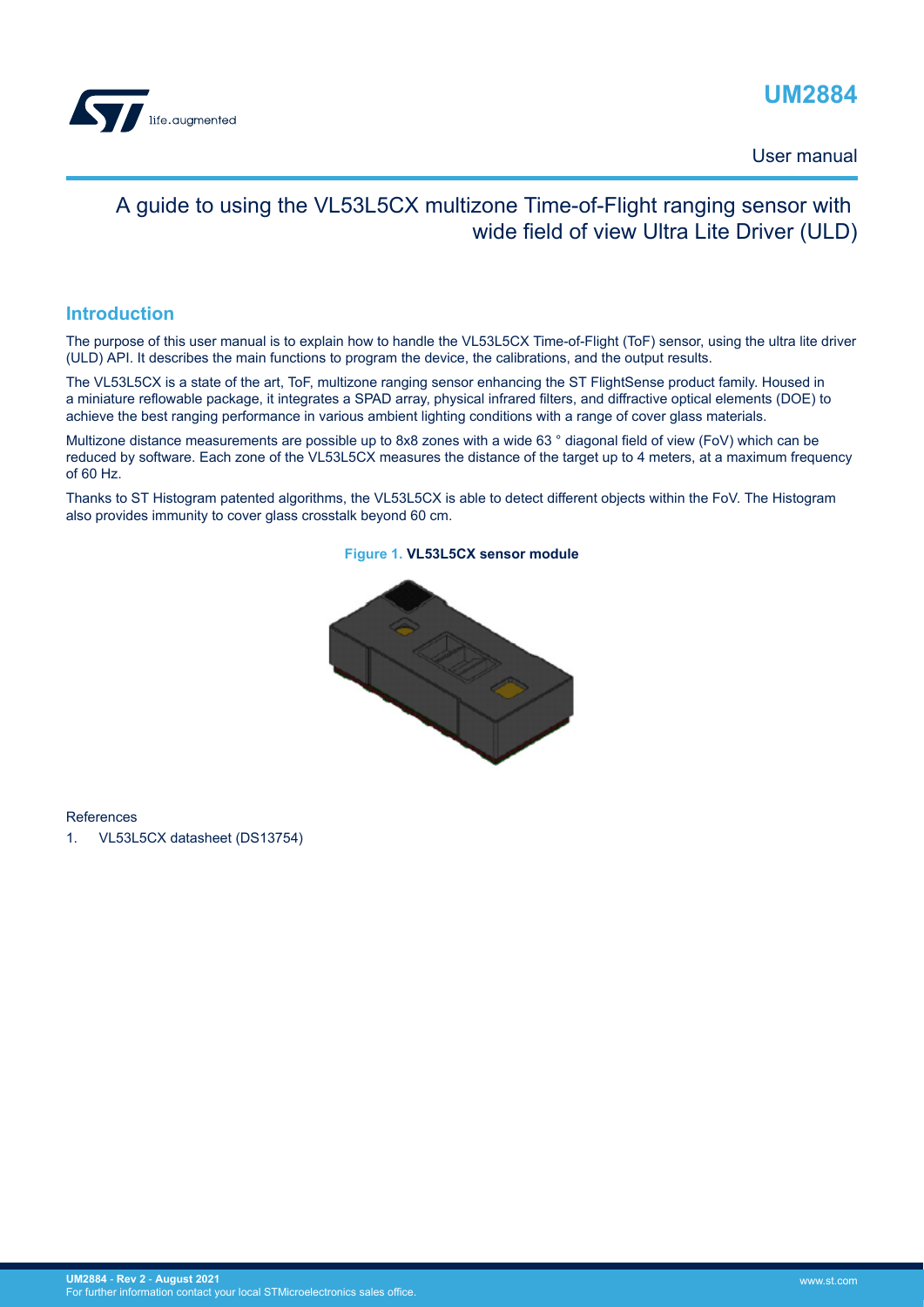## **1 Acronyms and abbreviations**

<span id="page-1-0"></span> $\sqrt{1}$ 

| Acronym/abbreviation | <b>Definition</b>                                                                                   |
|----------------------|-----------------------------------------------------------------------------------------------------|
| <b>DOE</b>           | diffractive optical element                                                                         |
| FoV                  | field of view                                                                                       |
| 12C                  | inter-integrated cirduit (serial bus)                                                               |
| Kcps/SPAD            | Kilo-count per second per spad (unit used to quantify the<br>number of photons into the SPAD array) |
| <b>RAM</b>           | random access memory                                                                                |
| <b>SCL</b>           | serial clock line                                                                                   |
| <b>SDA</b>           | serial data                                                                                         |
| <b>SPAD</b>          | single photon avalanche diode                                                                       |
| <b>ToF</b>           | Time-of-Flight                                                                                      |
| <b>ULD</b>           | ultra lite driver                                                                                   |
| <b>VCSEL</b>         | vertical cavity surface emitting diode                                                              |
| <b>Xtalk</b>         | crosstalk                                                                                           |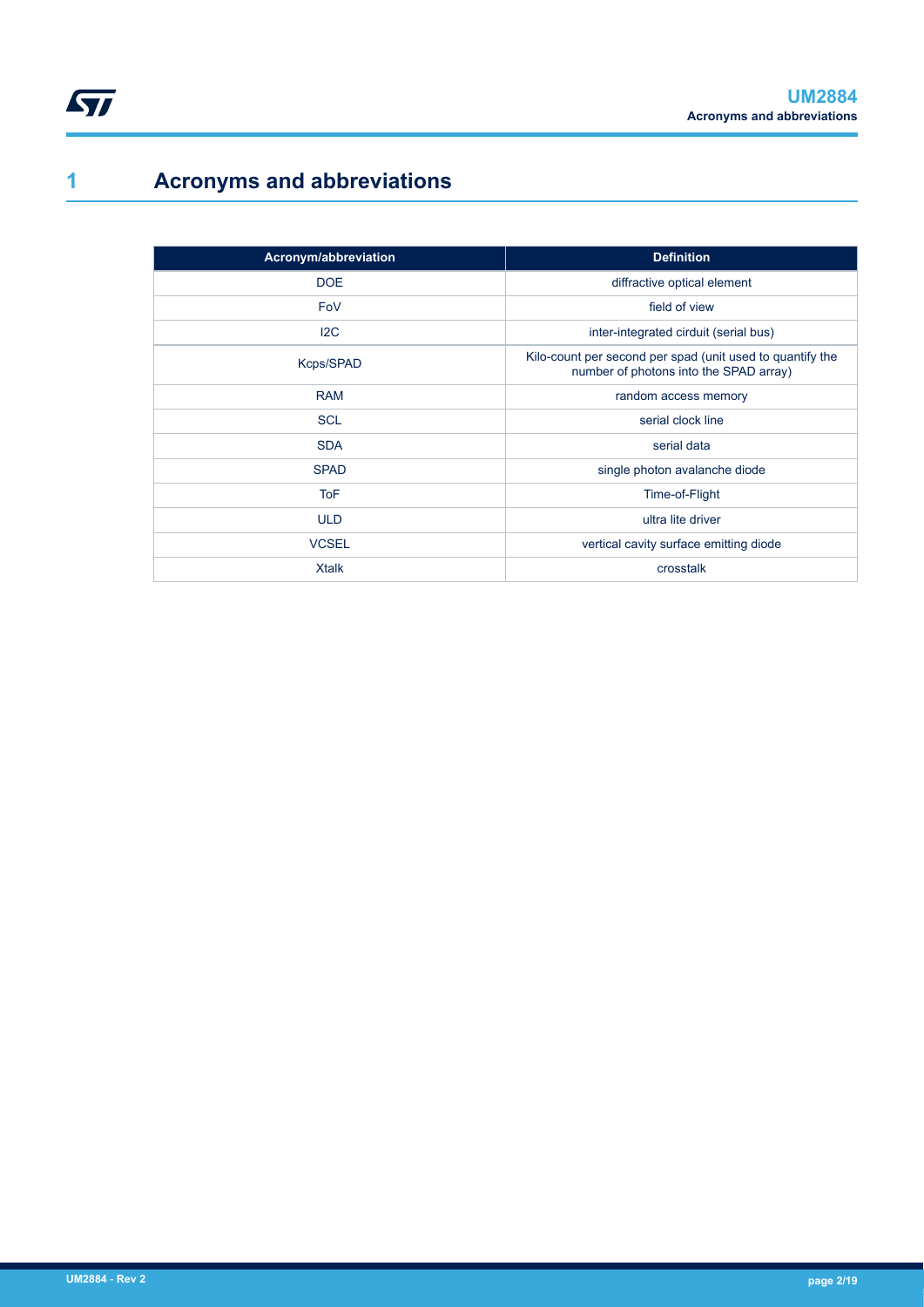### <span id="page-2-0"></span>**2 Functional description**

#### **2.1 System overview**

The VL53L5CX system is composed of a hardware module and the ultra lite driver software (VL53L5CX ULD) running on a host (see figure below). The hardware module contains the ToF sensor. ST delivers the software driver which is referred to in this document as "the driver". This document describes the functions of the driver which are accessible to the host. These functions control the sensor and get the ranging data.



#### **Figure 2. VL53L5CX system overview**

#### **2.2 Effective orientation**

The module includes a lens over the RX aperture which flips (horizontally and vertically) the captured image of the target. As a consequence, the zone identified as zone 0 in the bottom left of the SPAD array is illuminated by a target located at the top right-hand side of the scene.

#### **Figure 3. VL53L5CX effective orientation**



Resolution=16 (4x4)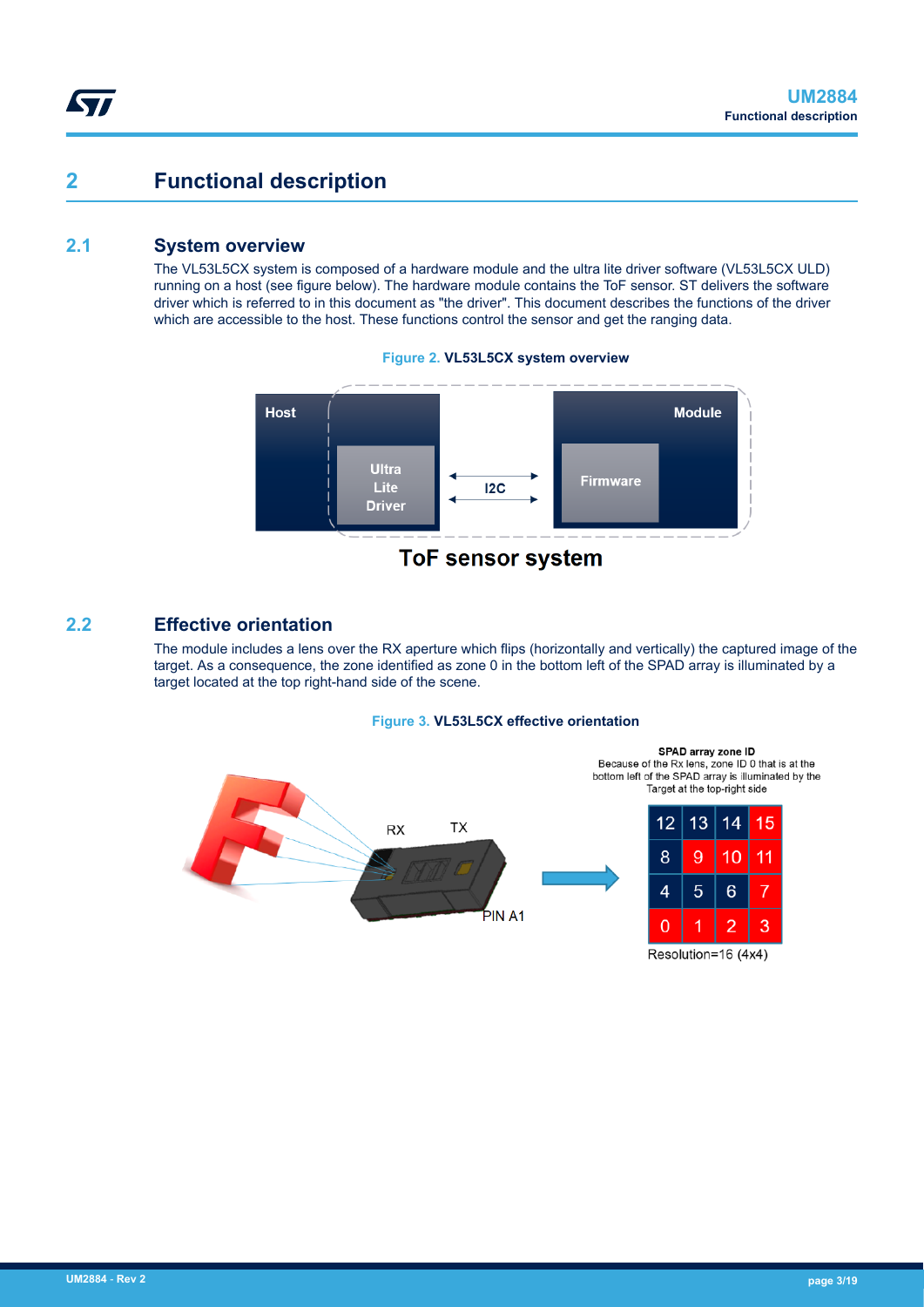<span id="page-3-0"></span>

### **2.3 Schematics and I2C configuration**

The communication between driver and firmware is handled by I2C, with a capability of operating up to 1 MHz. The implementation requires pull-ups on the SCL and SDA lines. Please see VL53L5CX datasheet for more information.

The VL53L5CX device has a default I2C address of 0x52. However, it is possible to change the default address to avoid conflicts with other devices, or facilitate adding multiple VL53L5CX modules to the system for a greater system FoV. The I2C address can be changed using vl53l5cx set i2c address() function.





To allow a device to have its I2C address changed without affecting others on the I2C bus, it is important to disable the I2C communication of the devices not being changed. The procedure is the following one :

- 1. Power up the system as normal.
- 2. Pull down the LPn pin of the device that will not have its address changed.
- 3. Pull up the LPn pin of the device that has the I2C address changed.
- 4. Program the I2C address to the device using function set i2c address() function.
- 5. Pull up the LPn pin of the device not being reprogrammed.

All devices should now be available on the I2C bus. Repeat the above steps for all the VL53L5CX devices in the system that require a new I2C address.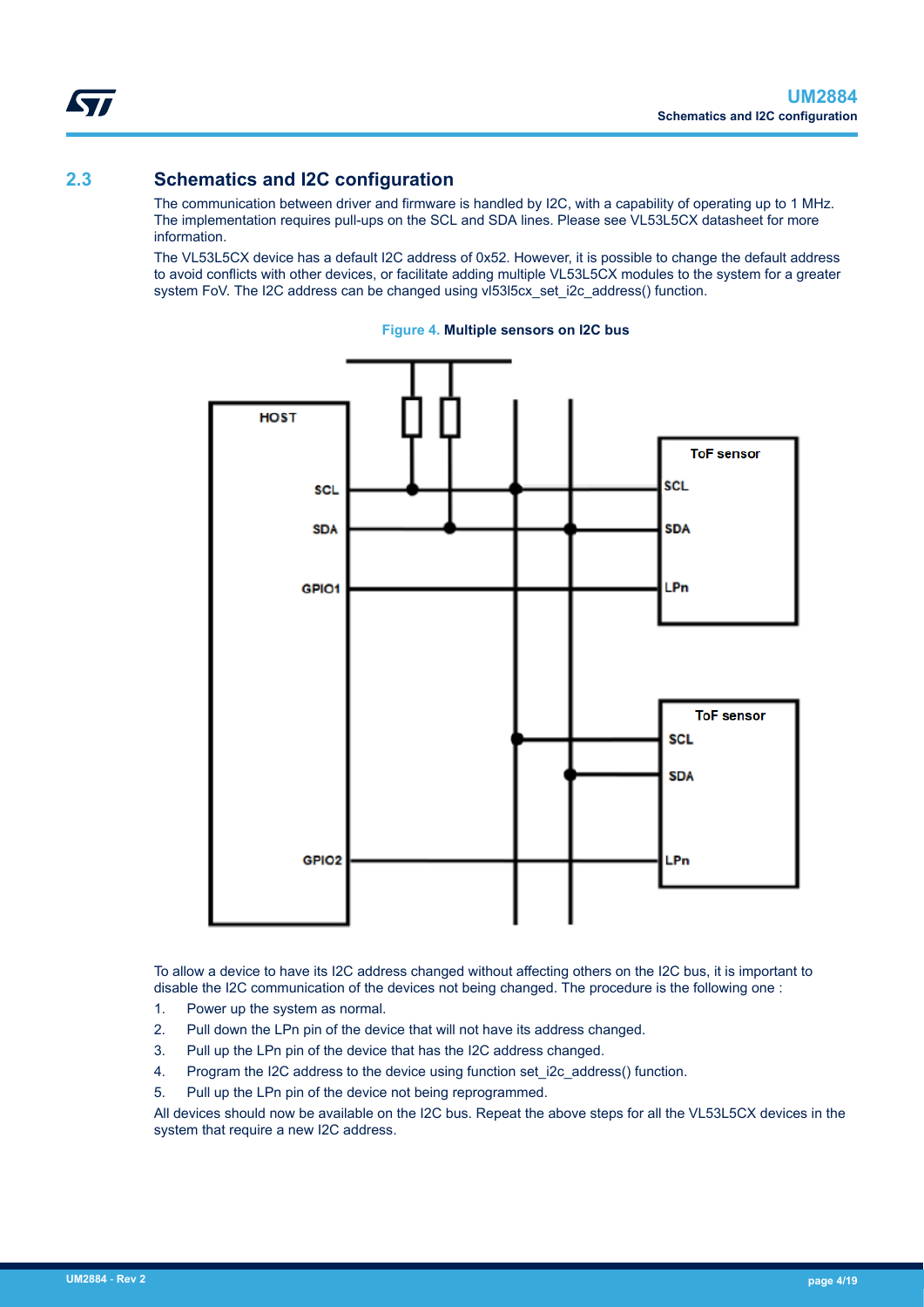### **3 Package content and data flow**

#### **3.1 Driver architecture and content**

The VL53L5CX ULD package is composed of four folders. The driver is located in folder /VL53L5CX\_ULD\_API.

The driver is composed of mandatory and optional files. Optional files are plugins used to extend ULD features. Each plugin starts with the word "vl53l5cx\_plugin" (e.g vl53l5cx\_plugin\_xtalk.h). If the user does not want the proposed plugins, they can be removed without impacting the other driver features. The following figure represents the mandatory files and the optional plugins.



The user also needs to implement two files located in the /Platform folder. The proposed platform is an empty shell, and must be filled with dedicated functions.

*Note: Platform.h file contains mandatory macros to use the ULD. All the file content is mandatory to correctly use the ULD.*

<span id="page-4-0"></span>ST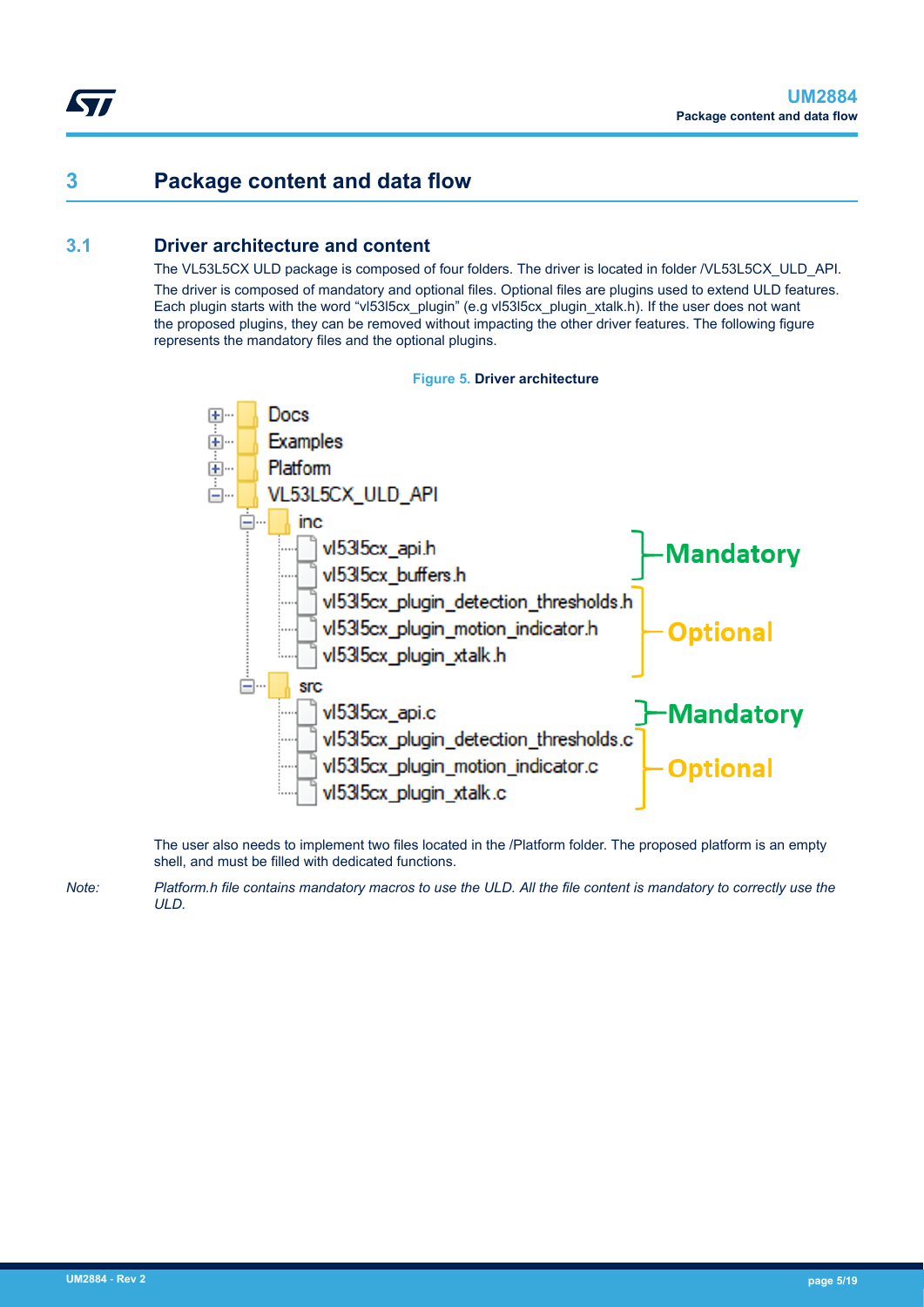#### <span id="page-5-0"></span>**3.2 Calibration flow**

Crosstalk (xtalk) is defined as the amount of signal received on the SPAD array which is due to VCSEL light reflection inside the protective window (cover glass) added on top of the module. The VL53L5CX module is self-calibrated, and can be used without any additional calibration.

Xtalk calibration may be required if the module is protected by a coverglass. The VL53L5CX is immune to xtalk beyond 60 cm thanks to an histogram algorithm, but at short distances below 60 cm, xtalk can be larger than the actual returned signal, giving a false target reading or making targets appear closer than they really are. All xtalk calibration functions are included in a xtalk plugin (optional). The user needs to use the file 'vl53l5cx\_plugin\_xtalk'.

The xtalk can be calibrated once, and data can be saved to be re-used later. A target at fixed distance, with a known reflectance is required. The minimum distance required is 600 mm, and the target must cover the whole FoV. Depending on the setup, the user can modify settings in order to adapt the Xtalk calibration, as proposed in the following table.

#### **Table 1. Available settings for calibration**

| <b>Setting</b>    | <b>Min</b> | <b>Proposed by ST</b> | <b>Max</b> |
|-------------------|------------|-----------------------|------------|
| Distance [mm]     | 600        | 600                   | 3000       |
| Number of samples |            |                       | 16         |
| Reflectance [%]   |            |                       | 99         |

*Note: Increasing the number of samples increases the accuracy, but it also increases the time for calibration. The time relative to the number of samples is linear, and values follow the approximate timeout:*

- 1 sample ≈ 1 second
- 4 samples  $\approx$  2.5 seconds
- 16 samples ≈ 8.5 seconds

The calibration is performed using function vl53l5cx calibrate xtalk(). This function can be used at any time. However, the sensor must be initialized first. The following figure represents the Xtalk calibration flow.

#### **Figure 6. Xtalk calibration flow**

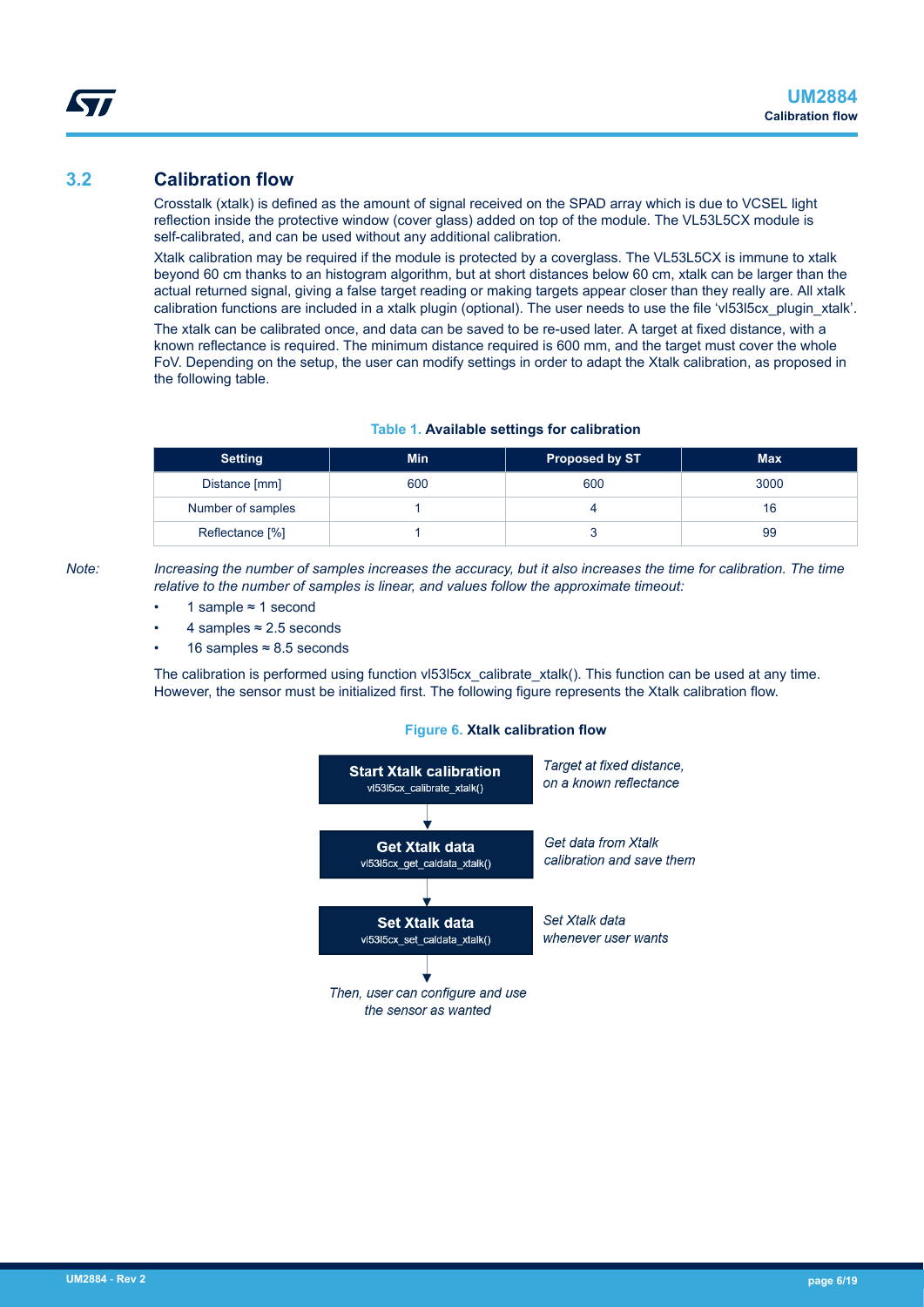#### **3.3 Ranging flow**

<span id="page-6-0"></span>*STI* 

The following figure represents the ranging flow used to get measurements. Xtalk calibration and optional function calls must be used before starting the ranging session. The get/set functions cannot be used during a ranging session, and 'on-the-fly' programming is not supported.



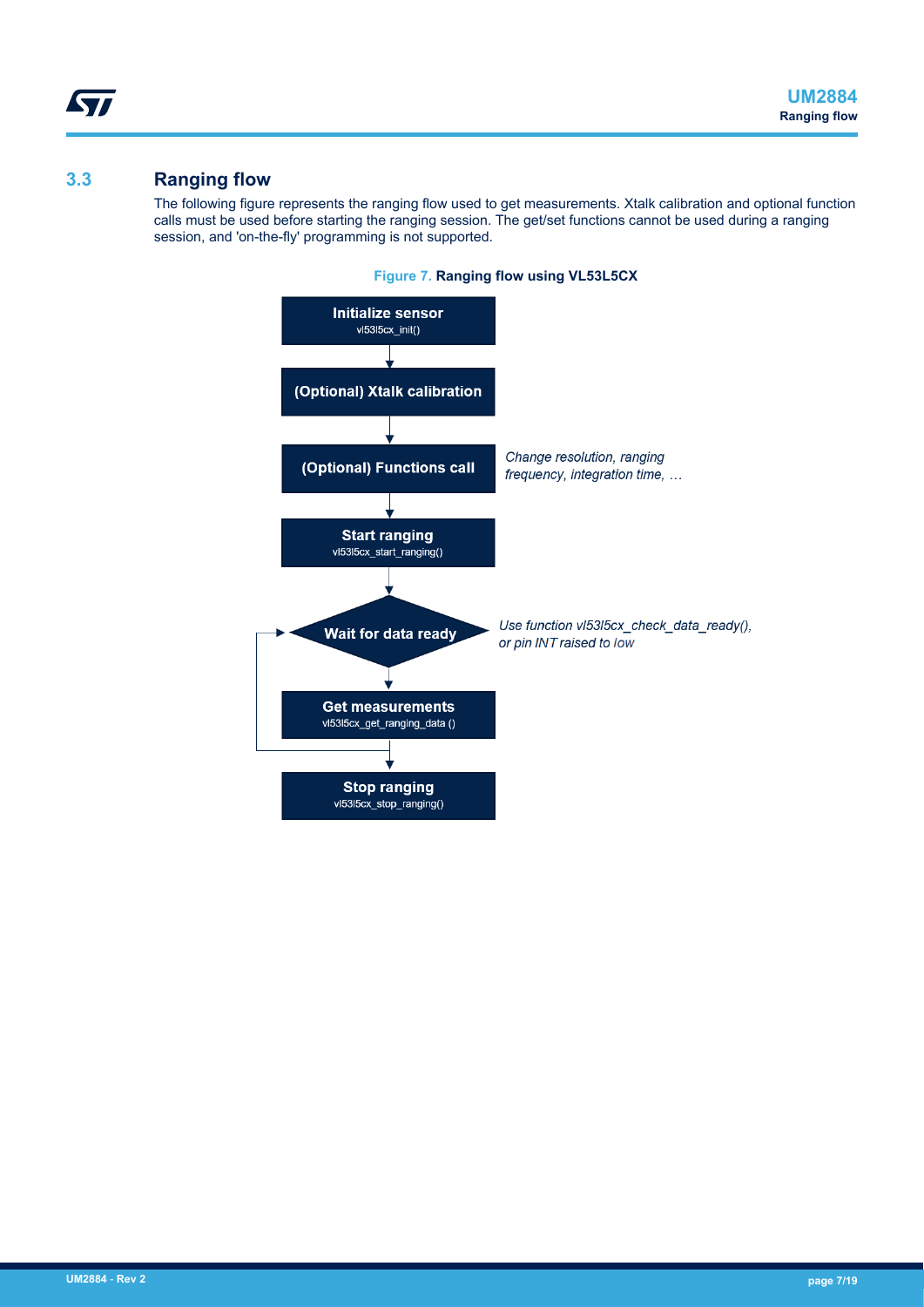### <span id="page-7-0"></span>**4 Available features**

The VL53L5CX ULD API includes several functions which allow the user to tune the sensor, depending on the usecase. All functions available for the driver are described in the following sections.

#### **4.1 Initialization**

Initialization must be done before using the VL53L5CX sensor. This operation requires the user to:

- 1. Power on the sensor (VDDIO, AVDD, LPn pins set to High, and pin I2C\_RST set to 0)
- 2. Call the function vl53l5cx init(). The function copies the firmware (~84 kbytes) to the module by loading the code over the I2C interface and performing a boot routine to complete the initialization.

#### **4.2 Sensor reset management**

To reset the device, the following pins needs to be toggled:

- 1. Set pins VDDIO, AVDD, and LPn pins to low.
- 2. Wait 10 ms.
- 3. Set pins VDDIO, AVDD, and LPn pins to high.
- *Note: Toggling only I2C\_RST pin resets the I2C communication.*

#### **4.3 Resolution**

The resolution corresponds to the number of available zones. The VL53L5CX sensor has two possible resolutions: 4x4 (16 zones) and 8x8 (64 zones). By default the sensor is programmed in 4x4.

The function vl53l5cx set resolution() allows the user to change the resolution. As the ranging frequency depends on the resolution, this function must be used before updating the ranging frequency. Moreover, changing the resolution also increases the traffic size on the I2C bus when results are read.

#### **4.4 Ranging frequency**

Ranging frequency can be used to change the measurement frequency. As the maximum frequency is different between 4x4 and 8x8 resolutions, this function needs to be used after choosing a resolution. The minimum and maximum allowed values are listed in the following table.

| <b>Resolution</b> | Min ranging frequency [Hz] | Max ranging frequency [Hz] |
|-------------------|----------------------------|----------------------------|
| 4x4               |                            | 60                         |

#### **Table 2. Minimum and maximum ranging frequencies**

Ranging frequency can be updated using function vl53l5cx set ranging frequency hz(). By default, the ranging frequency is set to 1 Hz.

8x8 1 15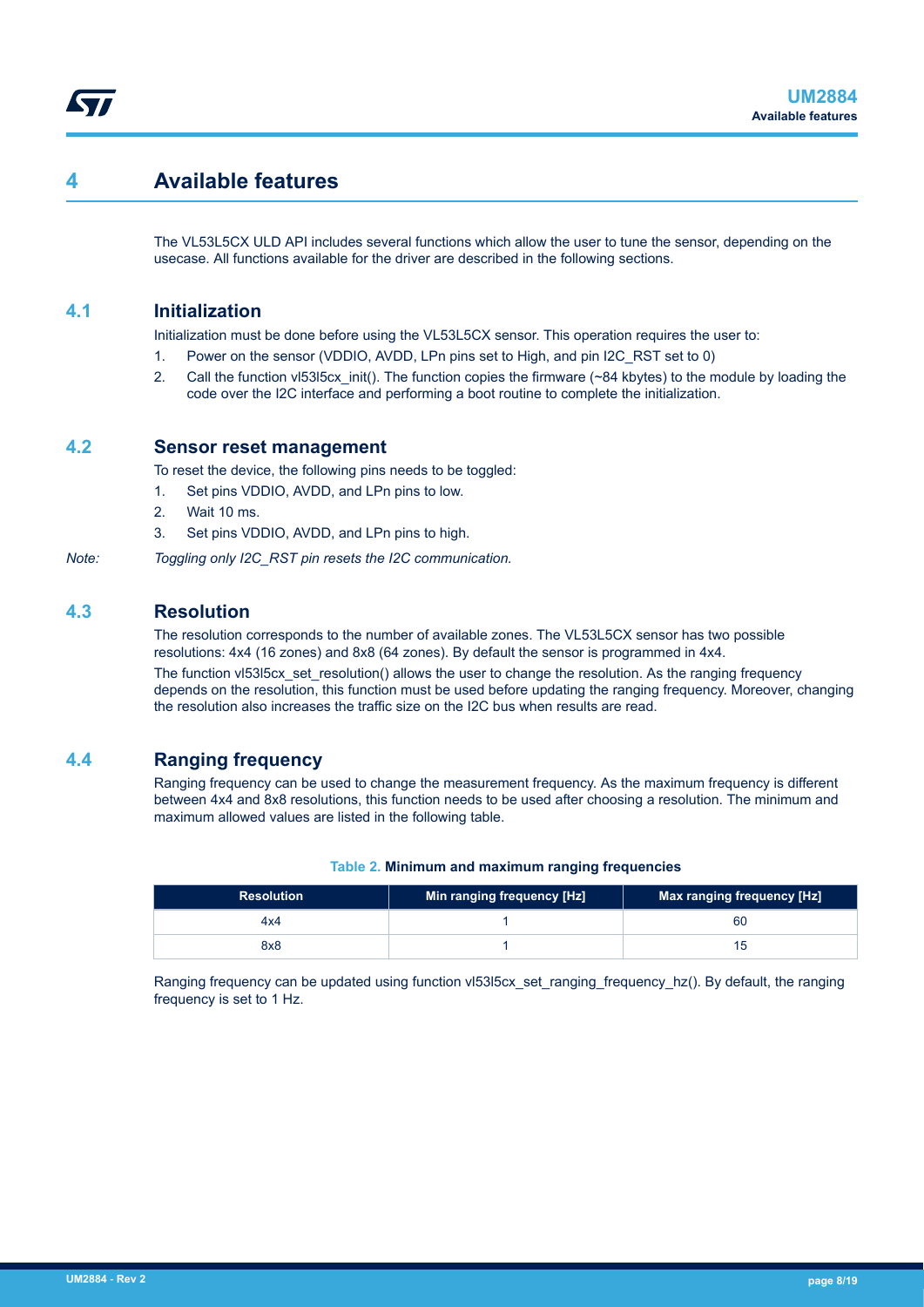#### <span id="page-8-0"></span>**4.5 Ranging mode**

Ranging mode allows the user to choose between ranging in high performance or low power consumption. There are two modes proposed:

- Continuous: The device continuously grabs frames with a ranging frequency defined by user. The VCSEL is enabled during all ranging, so maximum ranging distance and ambient immunity are better. This mode is advised for fast ranging measurements or high performances.
- Autonomous: This is the default mode. The device continuously grabs frames with a ranging frequency defined by the user. The VCSEL is enabled during a period defined by the user, using function vl53l5cx\_set\_integration\_time\_ms(). As the VCSEL is not always enabled, the power consumption is reduced. The benefits are more obvious with a reduced ranging frequency. This mode is advised for low power applications.

The ranging mode can be changed using function vl53l5cx set ranging mode().

#### **4.6 Integration time**

Integration time is a feature only available using Autonomous ranging mode (refer to Section 4.5 Ranging mode). It allows the user to change the time while VCSEL is enabled. Changing integration time if Ranging mode is set to continuous has no effect. The default integration time is set to 5 ms.

The effect of integration time is different for 4x4 and 8x8 resolutions. Resolution 4x4 is composed of one integration time, and 8x8 resolution is composed of four integration times. The following figures represent the VCSEL emission for both resolutions.



#### **Figure 8. Integration time for 4x4 autonomous**





The sum of all integration times + 1 ms overhead must be lower than the measurement period, otherwise the ranging period will be automatically increased.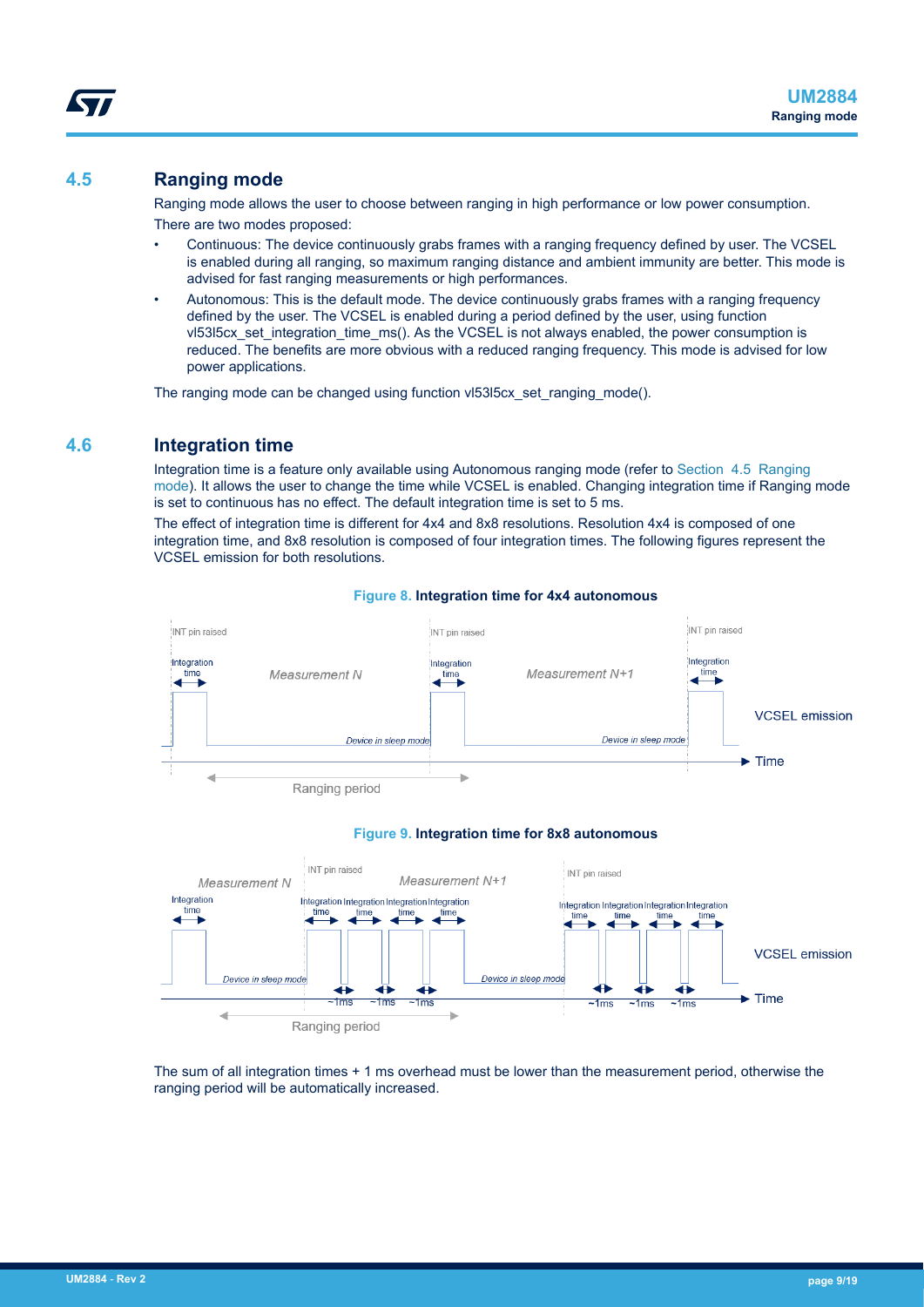#### <span id="page-9-0"></span>**4.7 Power modes**

Power modes can be used to reduce the power consumption when the device is not used. The VL53L5CX can operate in one of the following power modes:

- Wake-up: The device is set in HP idle (high power), waiting for instructions.
- Sleep: The device is set in LP idle (low power), the low power state. The device cannot be used until set in Wake-up mode. This mode retains the firmware and the configuration.

The power mode can be changed using function vl53l5cx set power mode(). The default mode is Wake-up.

*Note: If the user wants to change the power mode, the device must not be in a ranging state.*

#### **4.8 Sharpener**

The signal returned from a target is not a clean pulse with sharp edges. The edges slope away and may affect the distances reported in adjacent zones. The sharpener is used to remove some or all of the signal caused by veiling glare.

The example shown in the following figure represents a close target at 100 mm centered in the FoV, and another target, further behind at 500 mm. Depending on the sharpener value, the close target may appear in more zones than the real one.

#### **Figure 10. Example of scene using several sharpener values**

| Real scene: |                                               |  |  |  |  |                             |  |  |  |  |  |
|-------------|-----------------------------------------------|--|--|--|--|-----------------------------|--|--|--|--|--|
|             | 500   500   500   500   500   500   500   500 |  |  |  |  |                             |  |  |  |  |  |
|             | 500   500   500   500   500   500   500   500 |  |  |  |  |                             |  |  |  |  |  |
|             | 500 500 100 100 100 100 500 500               |  |  |  |  |                             |  |  |  |  |  |
| 500         |                                               |  |  |  |  | 500 100 100 100 100 500 500 |  |  |  |  |  |
| 500         |                                               |  |  |  |  | 500 100 100 100 100 500 500 |  |  |  |  |  |
| 500         |                                               |  |  |  |  | 500 500 500 500 500 500 500 |  |  |  |  |  |
| 500         |                                               |  |  |  |  | 500 500 500 500 500 500 500 |  |  |  |  |  |
|             | 500   500   500   500   500   500   500   500 |  |  |  |  |                             |  |  |  |  |  |

| 0% Sharpener : |  |  |  |  | 20% Sharpener :                                                                                     |  |  |  |  | 40% Sharpener : |  |                                   |  |  | 99% Sharpener: |  |                 |  |
|----------------|--|--|--|--|-----------------------------------------------------------------------------------------------------|--|--|--|--|-----------------|--|-----------------------------------|--|--|----------------|--|-----------------|--|
|                |  |  |  |  | 100   100   100   100   100   100   100   100   500   500   500   500   500   500   500   500       |  |  |  |  |                 |  |                                   |  |  |                |  |                 |  |
|                |  |  |  |  | 100   100   100   100   100   100   100   100   500   500   500   500   500   500   500   500   500 |  |  |  |  |                 |  | 500 500 500 500 500 500 500       |  |  |                |  |                 |  |
|                |  |  |  |  | 100   100   100   100   100   100   100   100   500   500   100   100   100   500   500   500       |  |  |  |  |                 |  | 500   100   100   100   100   500 |  |  |                |  | 100 100 100 100 |  |
|                |  |  |  |  |                                                                                                     |  |  |  |  |                 |  | 500 100 100 100 100 500           |  |  |                |  | 100 100 100 100 |  |
|                |  |  |  |  |                                                                                                     |  |  |  |  |                 |  | 500 100 100 100 100 500           |  |  |                |  | 100 100 100 100 |  |
|                |  |  |  |  |                                                                                                     |  |  |  |  |                 |  | 500 500 500 500 500 500 500       |  |  |                |  |                 |  |
|                |  |  |  |  | 100   100   100   100   100   100   100   100   500   500   500   500   500   500   500   500       |  |  |  |  |                 |  | 500 500 500 500 500 500 500       |  |  |                |  |                 |  |
|                |  |  |  |  | 100   100   100   100   100   100   100   100   500   500   500   500   500   500   500   500   500 |  |  |  |  |                 |  |                                   |  |  |                |  |                 |  |

Sharpener can be changed using function vl53l5cx set sharpener percent(). The allowed values are between 0 % and 99 %. The default is 5 %.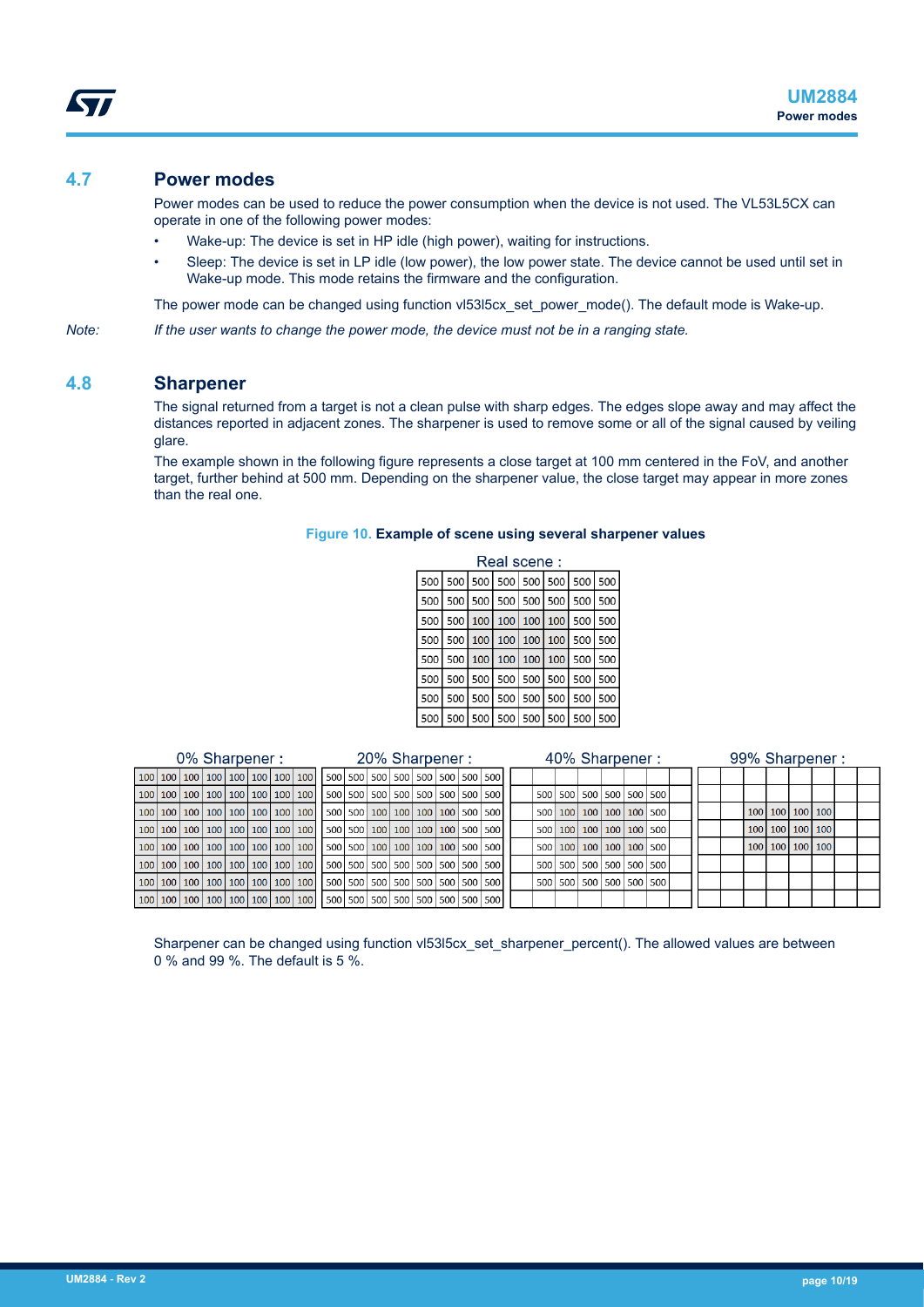<span id="page-10-0"></span>The VL53L5CX can measure several targets per zone. Thanks to the histogram processing, the host is able to choose the order of reported targets. There are two options:

- Closest: The closest target is the first reported
- Strongest: The strongest target is the first reported

The target order can be changed using function vl53l5cx\_set\_target\_order(). The default order is Strongest.

The example in the following figure represents the detection of two targets. One at 100 mm with a low reflectance, and one at 500 mm with a high reflectance.



#### **4.10 Multiple targets per zone**

The VL53L5CX can measure up to four targets per zone. The user can configure the number of targets returned by the sensor.

The selection is not possible from the driver; it has to be done in the 'platform.h' file. The macro VL53L5CX\_NB\_ TARGET\_PER\_ZONE needs to be set to a value between 1 and 4. The target order described in Section 4.9 Target order will directly impact the order of detected target. By default, the sensor only outputs a maximum of one target per zone.

*Note: An increased number of targets per zone will increase the required RAM size.*

#### **4.11 Xtalk margin**

The Xtalk margin is an additional feature only available using the plugin Xtalk. The .c and .f files 'vl53l5cx\_plugin\_xtalk' need to be used.

The margin is used to change the detection threshold when a coverglass is present on the top of the sensor. The threshold can be increased to ensure that the coverglass is never detected, after setting Xtalk calibration data. For example, the user can run a Xtalk calibration on one single device, and re-use the same calibration data for all other devices. The Xtalk margin can be used to tune the Xtalk correction. The figure below represents the Xtalk margin.

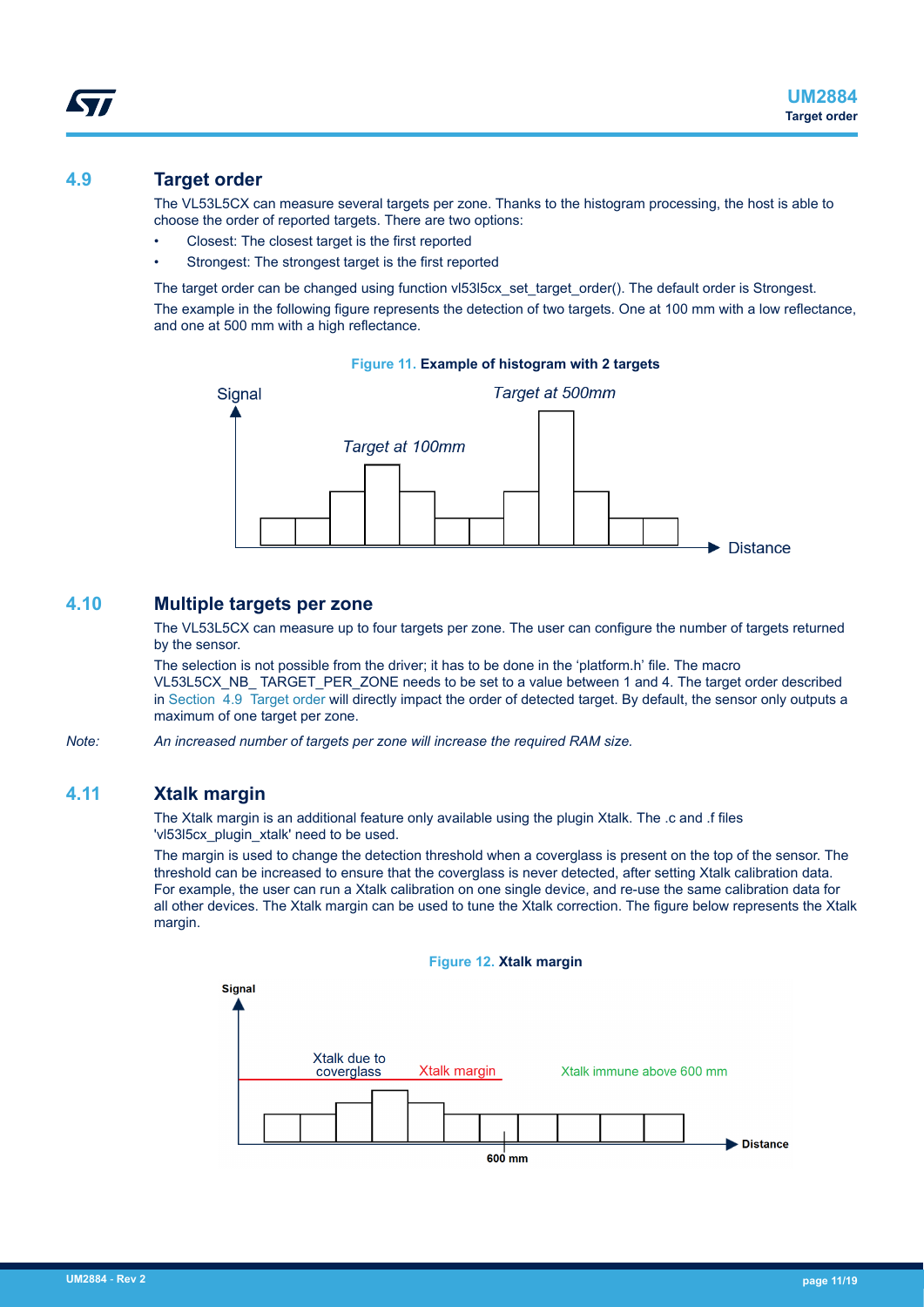#### <span id="page-11-0"></span>**4.12 Detection thresholds**

In addition to the regular ranging capabilities, the sensor can be programmed to detect an object under certain predefined criteria. This feature is available using the plugin "detection thresholds", which is an option not included by default in the API. The files called 'vl53l5cx\_plugin\_detection\_thresholds' need to be used.

The feature can be used to trigger an interrupt to pin A3 (INT) when conditions defined by the user are met. There are three possible configurations:

- Resolution 4x4: using 1 threshold per zone (total of 16 thresholds)
- Resolution 4x4: using 2 thresholds per zone (total of 32 thresholds)
- Resolution 8x8: using 1 threshold per zone (total of 64 thresholds)

Whatever the configuration used, the procedure for creating thresholds and the RAM size are the same. For each threshold combination, several fields need to be filled:

- Zone id: id of the selected zone (refer to [Section 2.2 Effective orientation](#page-2-0))
- Measurement: measurement to catch (distance, signal, number of SPADs, ...)
- Type: windows of measurements (in windows, out of windows, below low threshold, …)
- Low threshold: low threshold user for trigger. User does not need to set the format, it is automatically handled by the API.
- High threshold: high threshold user for trigger. User does not need to set the format, it is automatically handled by the API.
- Mathematic operation: only used for  $4x4 2$  threshold combinations per zone. The user can set a combination using several thresholds in one zone.

#### **4.13 Motion indicator**

The VL53L5CX sensor has an embedded Firmware feature allowing motion detection in a scene. The motion indicator is computed between sequential frames. This option is available using the plugin 'vl53l5cx\_plugin\_motion\_indicator'.

The motion indicator is initialized using the vl53l5cx motion indicator init() function. If the user wants to change the sensor resolution, he must update the motion indicator resolution using the dedicated function: vl53l5cx\_motion\_indicator\_set\_resolution().

The user may also change the minimum and maximum distances for detecting motion. The difference between the minimum and maximum distances cannot be greater than 1500 mm. By default, distances are initialized with values between 400 mm and 1500 mm.

Results are stored in the field 'motion indicator'. In this field, the array 'motion' gives a value containing the motion intensity per zone. A high value indicates high motion variation between frames. A typical movement gives a value between 100 and 500. This sensitivity depends on the integration time, target distance, and target reflectance.

An ideal combination for low power applications is the use of the motion indicator with Autonomous ranging mode, and detection thresholds programmed on the motion. This allows detection of movement variations in the FoV with minimum power consumption.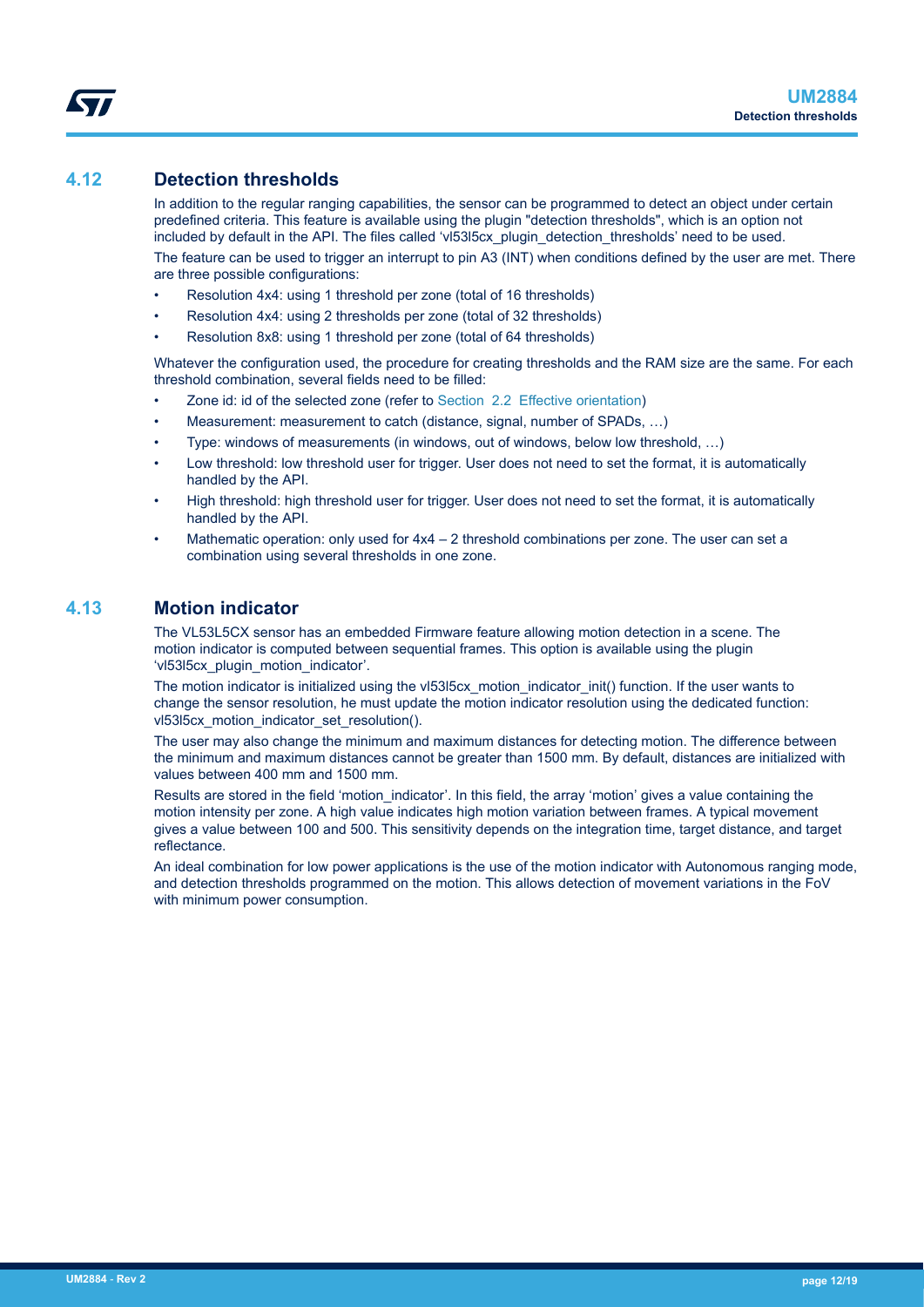### **5 Ranging results**

#### **5.1 Available data**

<span id="page-12-0"></span>ST

An extensive list of target and environment data may be output during ranging activities. The following table describes the parameters available to the user.

| <b>Element</b>                | Nb bytes (RAM)                    | <b>Unit</b> | <b>Description</b>                                                                                                                           |
|-------------------------------|-----------------------------------|-------------|----------------------------------------------------------------------------------------------------------------------------------------------|
| Ambient per SPAD              | 256                               | Kcps/SPAD   | Ambient rate measurement performed on the<br>SPAD array, with no active photon emission, to<br>measure the ambient signal rate due to noise. |
| Number of targets<br>detected | 64                                | <b>None</b> | Number of detected targets in the current zone.<br>This value should be the first one to check to<br>know a measurement validity.            |
| Number of SPADs<br>enabled    | 256                               | <b>None</b> | Number of SPADs enabled for the current<br>measurement. A far or low reflective target will<br>activate more SPADs.                          |
| Signal per SPAD               | 256 x nb targets<br>programmed    | Kcps/SPAD   | Quantity of photons measured during the VCSEL<br>pulse.                                                                                      |
| Range sigma                   | 128 x nb targets<br>programmed    | Millimeter  | Sigma estimator for the noise in the reported<br>target distance.                                                                            |
| <b>Distance</b>               | 128 x nb targets<br>programmed    | Millimeter  | <b>Target distance</b>                                                                                                                       |
| <b>Target status</b>          | 64 x nb targets<br>programmed     | <b>None</b> | Measurements validity. See Section 5.5 Results<br>interpretation for more information.                                                       |
| Reflectance                   | 64 x number targets<br>programmed | Percent     | Estimated target reflectance in percent                                                                                                      |
| <b>Motion indicator</b>       | 140                               | <b>None</b> | Structure containing the motion indicator results.<br>The field 'motion' contains the motion intensity.                                      |

#### **Table 3. Available output using VL53L5CX sensor**

*Note: For several elements (signal per spad, sigma, …) access to data is different if user has programmed more than 1 target per zone (see [Section 4.10 Multiple targets per zone\)](#page-10-0). See example codes for more information.*

#### **5.2 Customize output selection**

By default, all VL53L5CX outputs are enabled. If needed, the user can disable some sensor output. Disabling measurements is not available on the driver; it must be performed in the 'platform.h' file. The user can declare the following macros to disable outputs:

#define VL53L5CX\_DISABLE\_AMBIENT\_PER\_SPAD #define VL53L5CX\_DISABLE\_NB\_SPADS\_ENABLED #define VL53L5CX\_DISABLE\_NB\_TARGET\_DETECTED #define VL53L5CX\_DISABLE\_SIGNAL\_PER\_SPAD #define VL53L5CX\_DISABLE\_RANGE\_SIGMA\_MM #define VL53L5CX\_DISABLE\_DISTANCE\_MM #define VL53L5CX\_DISABLE\_TARGET\_STATUS #define VL53L5CX\_DISABLE\_REFLECTANCE\_PERCENT #define VL53L5CX\_DISABLE\_MOTION\_INDICATOR

Consequently, the fields will not be declared in the results structure, and the data will not be transferred to the host. The RAM size and I2C size are reduced.

To ensure data consistency, ST recommends to always keep 'number of target detected' and 'target status' enabled. It allows filtering the measurements depending of the target status (refer to [Section 5.5 Results](#page-13-0) [interpretation\)](#page-13-0).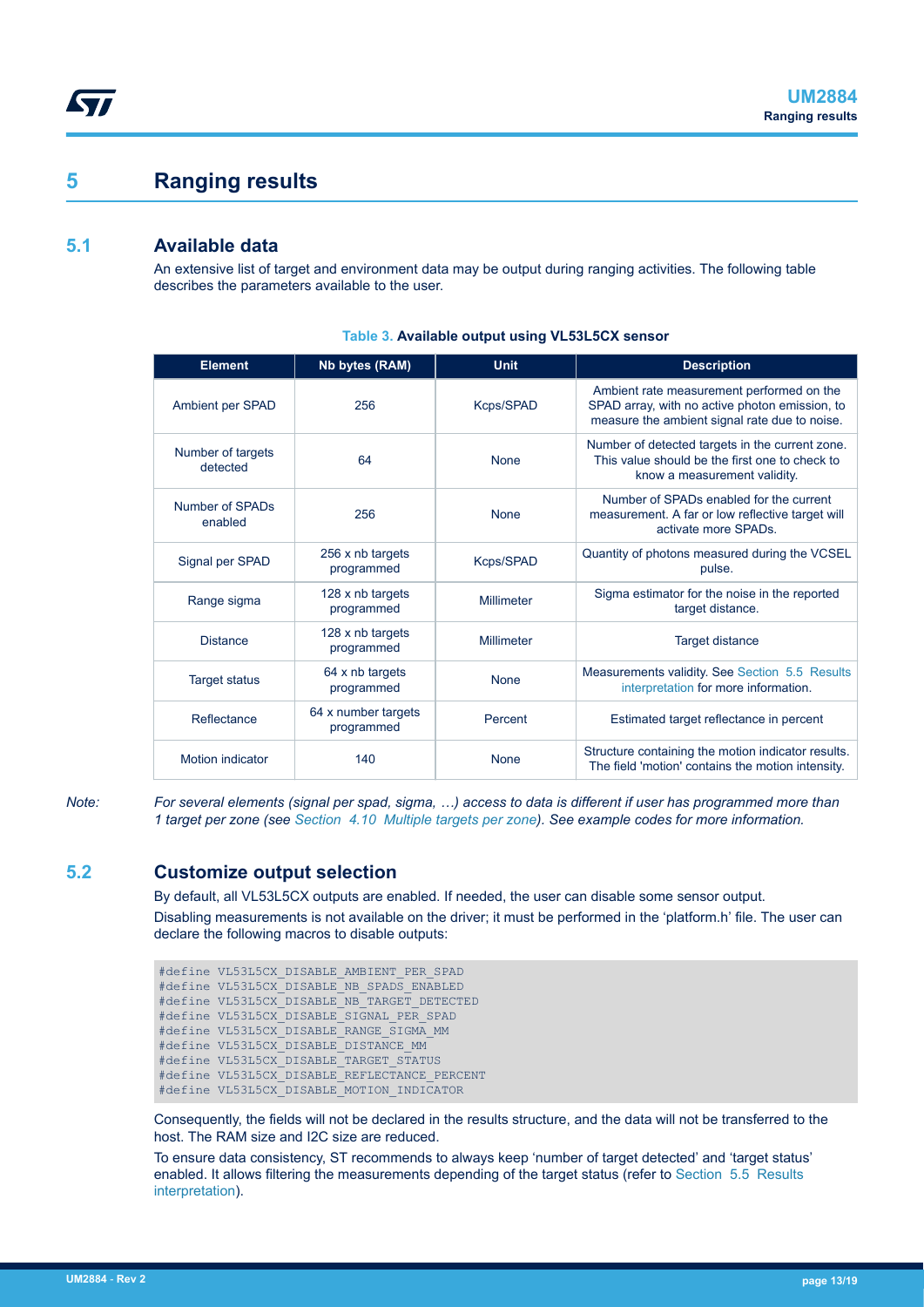#### <span id="page-13-0"></span>**5.3 Getting ranging results**

During the ranging session, there are two ways to know if new ranging data is available:

- Polling mode: Continuously uses function vl53l5cx\_check\_data\_ready(). It will detect a new stream count returned by the sensor.
- Interrupt mode: Waits for an interrupt raised on pin A3 (GPIO1). The interrupt is automatically cleared after  $~100 \,\mu s.$

When new data is ready, the results can be read using function vl53l5cx get ranging data(). It will return an updated structure containing all selected output. As the device is asynchronous, there is no interrupt to clear to continue the ranging session.

This feature is available for both Continuous and Autonomous ranging modes.

#### **5.4 Using raw firmware format**

After transferring ranging data through I2C, there is a conversion between the firmware format and the host format. This operation is typically performed to have a ranging distance in millimeters as a default output of the sensor. If the user wants to use the firmware format, the following macro must be defined in the platform file:

#define VL53L5CX\_USE\_RAW\_FORMAT

#### **5.5 Results interpretation**

The data returned by the VL53L5CX can be filtered in order to take into account the target status. The status indicates the measurement validity. The full status list is described in the following table.

| <b>Target status</b> | <b>Description</b>                                                               |
|----------------------|----------------------------------------------------------------------------------|
| 0                    | Ranging data are not updated                                                     |
| 1                    | Signal rate too low on SPAD array                                                |
| $\overline{2}$       | Target phase                                                                     |
| 3                    | Sigma estimator too high                                                         |
| 4                    | Target consistency failed                                                        |
| 5                    | Range valid                                                                      |
| 6                    | Wrap around not performed (Typically the first range)                            |
| 7                    | Rate consistency failed                                                          |
| 8                    | Signal rate too low for the current target                                       |
| 9                    | Range valid with large pulse (may be due to a merged target)                     |
| 10 <sup>1</sup>      | Range valid, but no target detected at previous range                            |
| 11                   | Measurement consistency failed                                                   |
| 12                   | Target blurred by another one, due to sharpener                                  |
| 13                   | Target detected but inconsistent data. Frequently happens for secondary targets. |
| 255                  | No target detected (only if number of target detected is enabled)                |

#### **Table 4. List of available target status**

To have consistent data, the user needs to filter invalid target status. To give a confidence rating, a target with status 5 is considered as 100 % valid. A status of 6 or 9 can be considered with a confidence value of 50 %. All other statuses are below 50 % confidence level.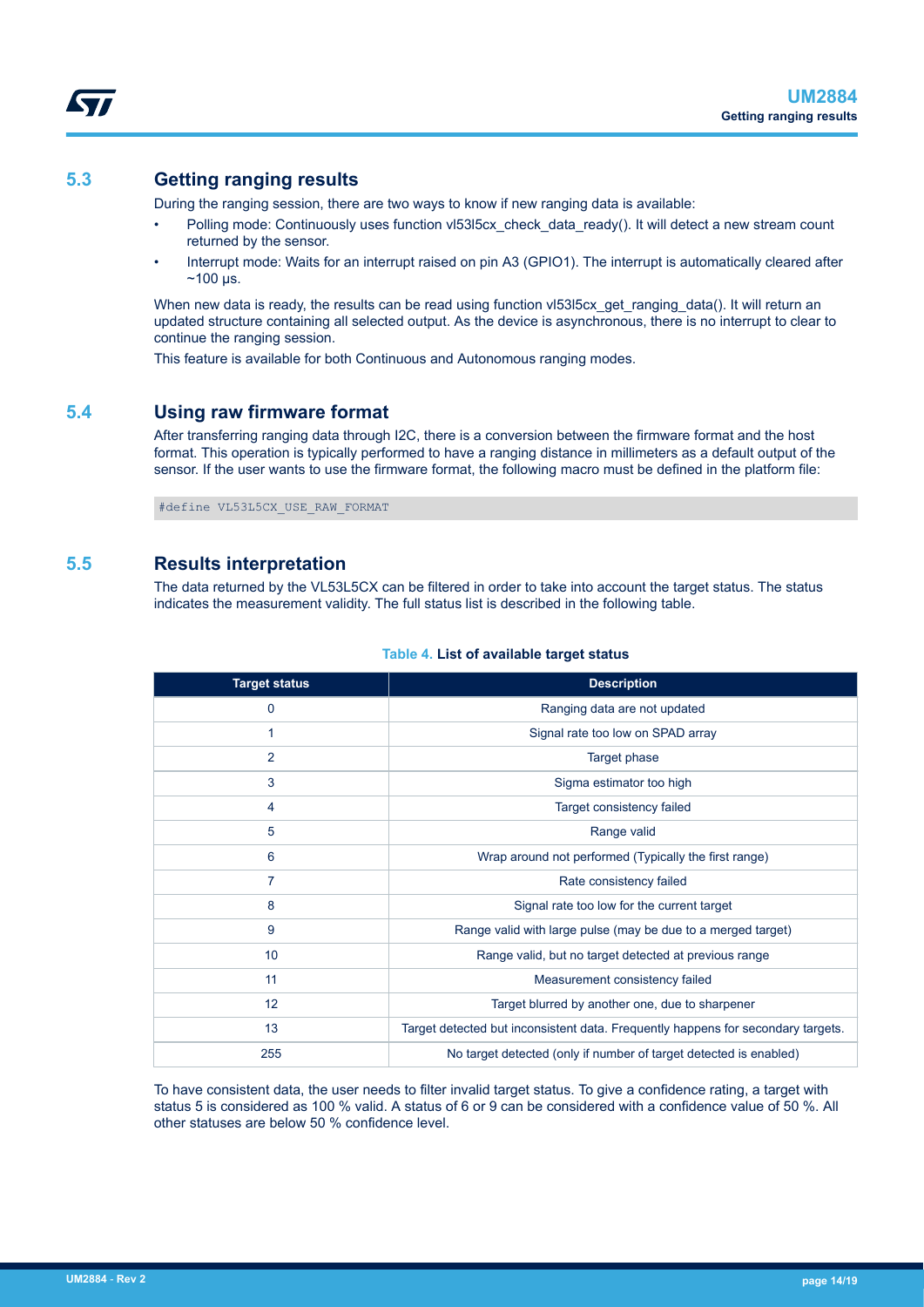#### <span id="page-14-0"></span>**5.6 Driver errors**

When an error occurs using VL53L5CX sensor, the driver returns a specific error. The following table lists the possible errors.

#### **Table 5. List of errors available using the driver**

| <b>Target status</b> | <b>Description</b>                                                                                 |
|----------------------|----------------------------------------------------------------------------------------------------|
| O                    | No error                                                                                           |
| 127                  | User programmed an incorrect setting (unknown resolution, ranging frequency too<br>high, $\dots$ ) |
| 255                  | Major error. Usually a timeout error, due to an I2C error.                                         |
| other                | Combination of multiple errors described above                                                     |

*Note: More error codes can be implemented by the host using the platform files.*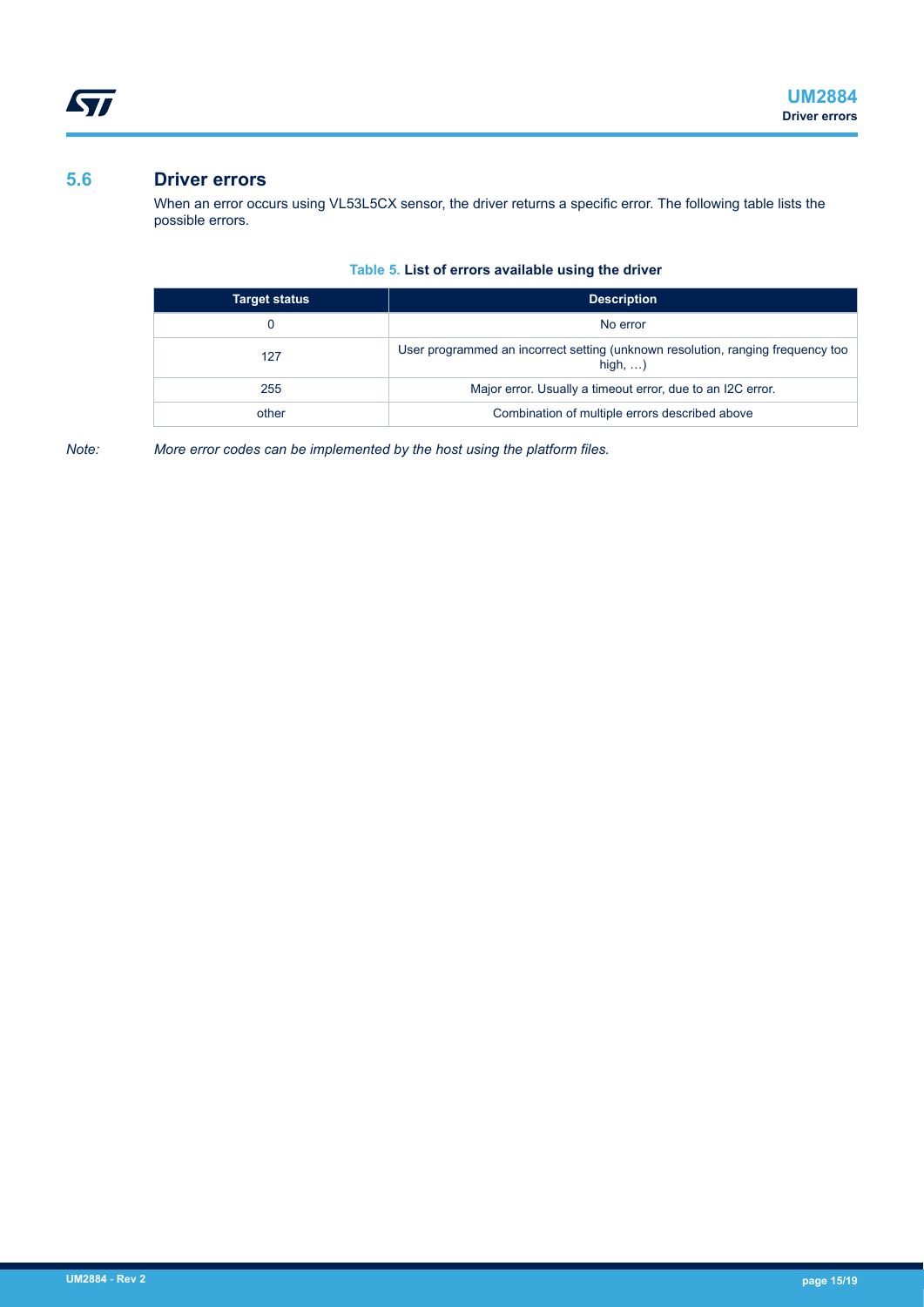### <span id="page-15-0"></span>**Revision history**

| <b>Date</b> | <b>Version</b> | <b>Changes</b>                                                         |
|-------------|----------------|------------------------------------------------------------------------|
| 21-Jun-2021 |                | Initial release                                                        |
| 30-Aug-2021 |                | Added Section 5.4 Using raw firmware format                            |
|             |                | Added new target status 13 in Table 4. List of available target status |

#### **Table 6. Document revision history**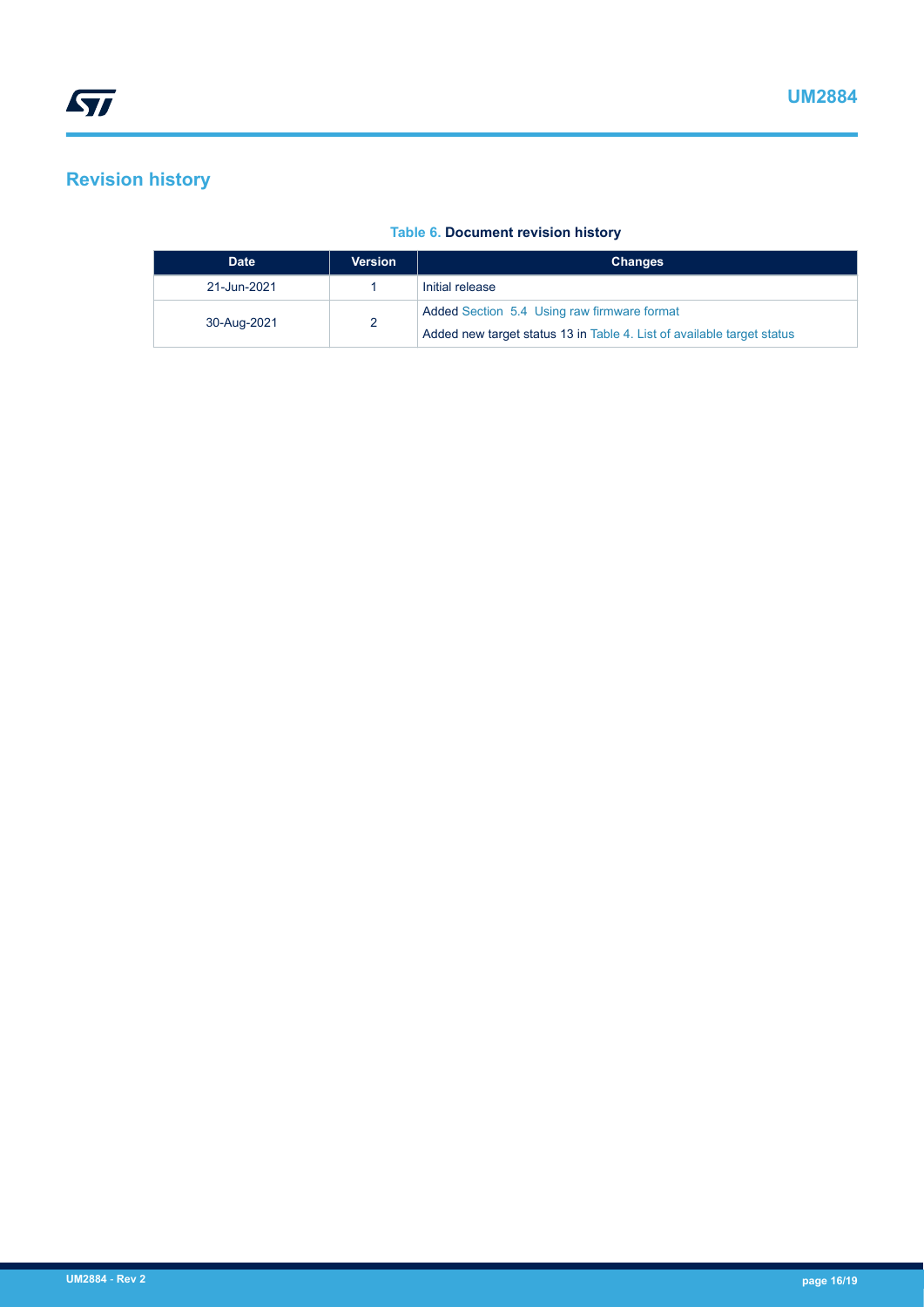### <span id="page-16-0"></span>**Contents**

| 1                       |      |  |
|-------------------------|------|--|
| $\overline{\mathbf{2}}$ |      |  |
|                         | 2.1  |  |
|                         | 2.2  |  |
|                         | 2.3  |  |
| $\overline{\mathbf{3}}$ |      |  |
|                         | 3.1  |  |
|                         | 3.2  |  |
|                         | 3.3  |  |
| 4                       |      |  |
|                         | 4.1  |  |
|                         | 4.2  |  |
|                         | 4.3  |  |
|                         | 4.4  |  |
|                         | 4.5  |  |
|                         | 4.6  |  |
|                         | 4.7  |  |
|                         | 4.8  |  |
|                         | 4.9  |  |
|                         | 4.10 |  |
|                         | 4.11 |  |
|                         | 4.12 |  |
|                         | 4.13 |  |
| 5                       |      |  |
|                         | 5.1  |  |
|                         | 5.2  |  |
|                         | 5.3  |  |
|                         | 5.4  |  |
|                         | 5.5  |  |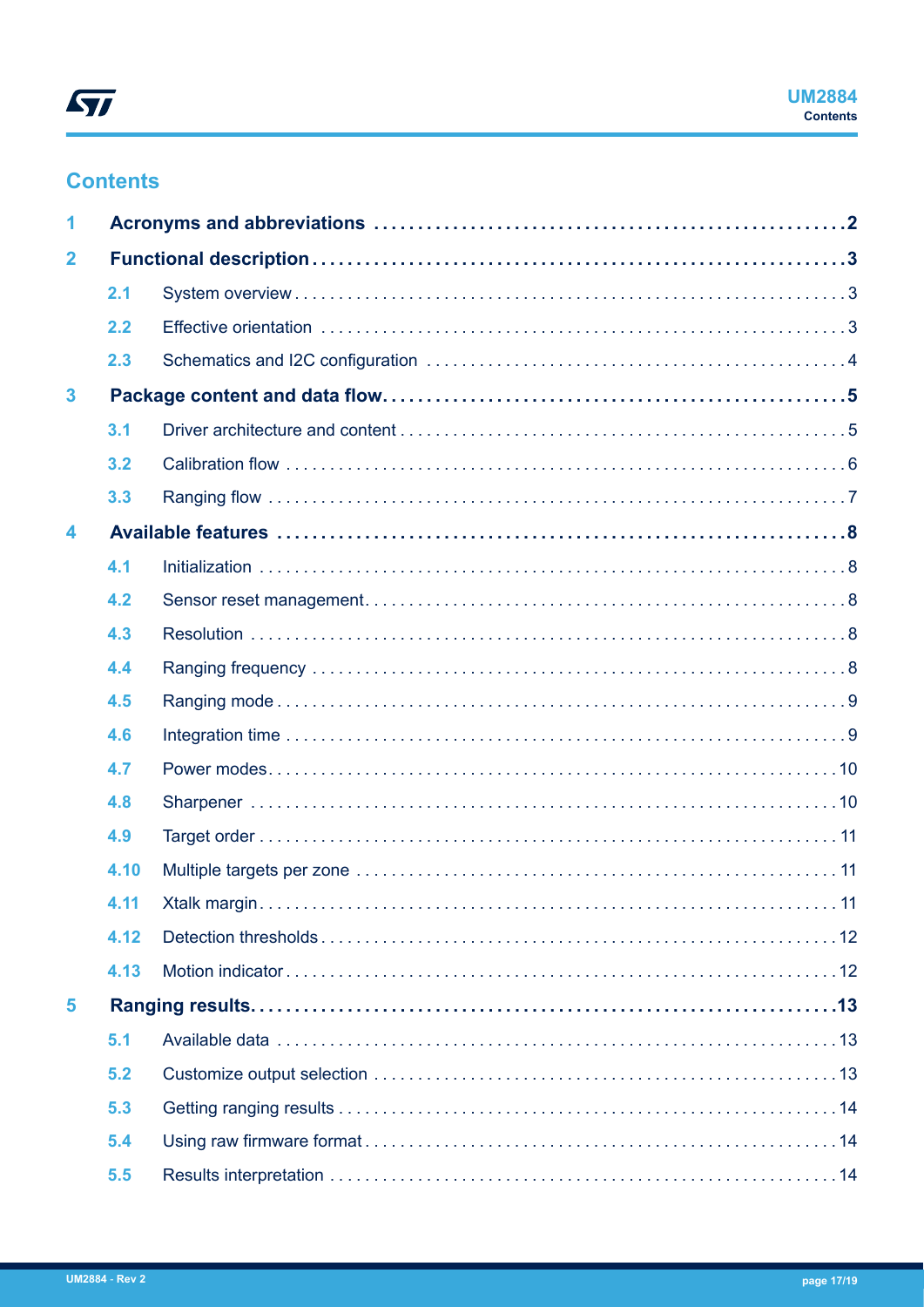# $\sqrt{2}$

#### **UM2884 Contents**